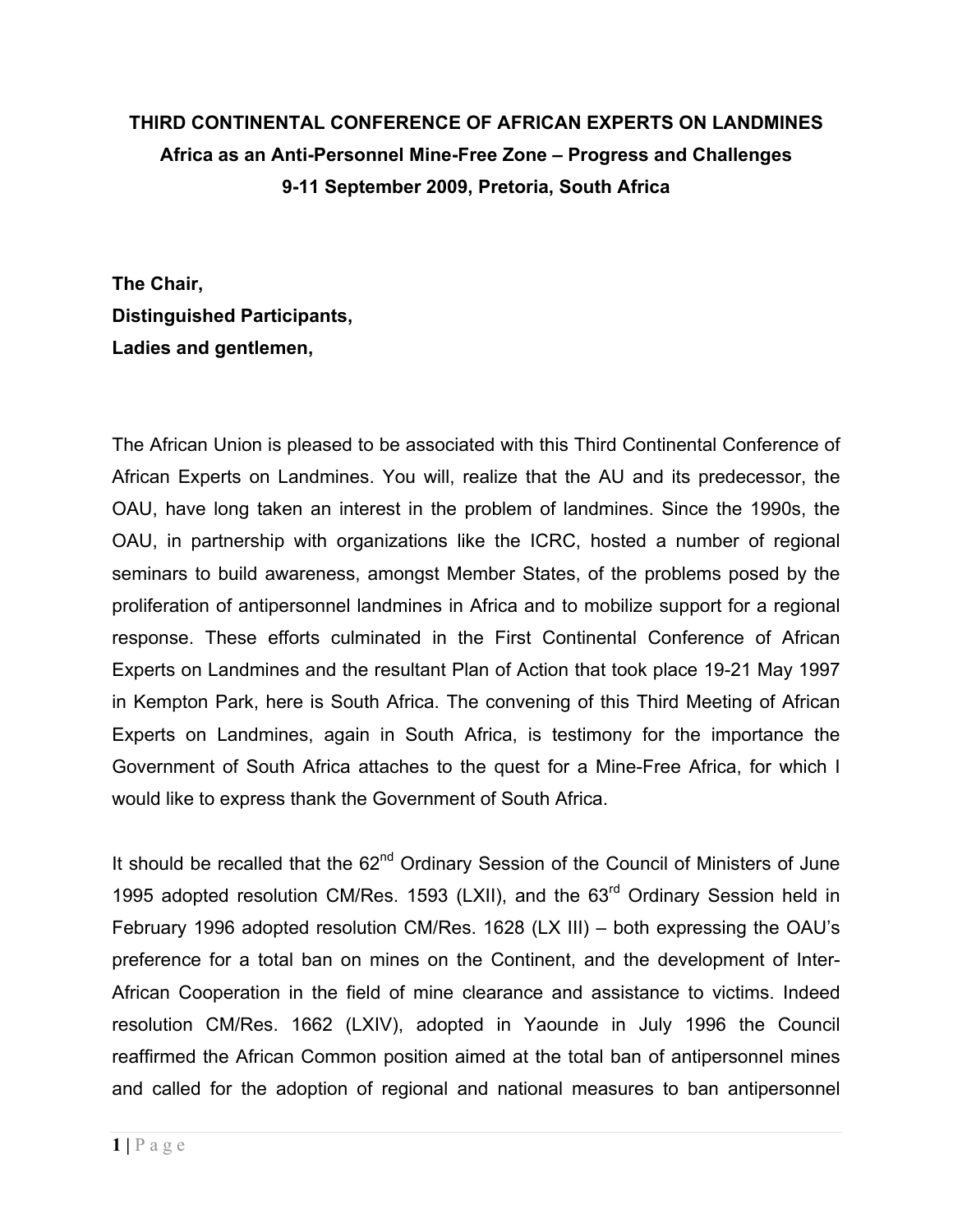mines, and adopted, as a goal, the establishment of Africa as an Antipersonnel Mines-Free Zone.

The Kempton Park Conference discussed African Policies on anti-personnel landmines, the momentum toward a global ban on anti-personnel landmines, legal aspects of humanitarian law pertaining to landmines, and the pursuit of Africa as a landmine-freezone. The final OAU Plan of Action that was adopted makes specific reference to the importance of demining, assistance to landmine survivors, and international cooperation and finance. Indeed the Kempton Park meeting made a major contribution to the final Ottawa Convention. The Convention on the Prohibition of the Use, Stockpiling, Production and Transfer of Anti-Personnel Mines and on their Destruction, also known as the Mine Ban Treaty (MBT), entered into force March 1, 1999. Consequently, States may no longer sign it, but rather they may become bound without signature through a one-step procedure known as accession – which is provided for in Article 16(2), and I would like to call upon those Member States that have not signed the Treaty to accede to it.

Following the Kempton Park meeting, the AU convened the Second Continental Conference of African Experts on Landmines, which was held in Addis Ababa, Ethiopia 15 to 17 September 2004, to elaborate a common African Position on anti-personnel landmines. The conference noted that while much progress had been made, more still needed to be done for states to meet all their obligations in terms of the MBT and the Kempton Park Plan. But although much progress has been made, not only in Africa, but also internationally, the problems of landmines remain. I am sure that distinguished delegates will testify in this conference that years after the resolution of conflicts associated with the use of mine, there is still a long way to go before they can achieve the desired status of landmines-free countries. But with determination, cooperation and coordination, this goal will no doubt be realized – probably sooner than later. It is true that most of the countries are strained on resources to address the problem of landmines, but we owe this to the millions on the continent who are at risk of being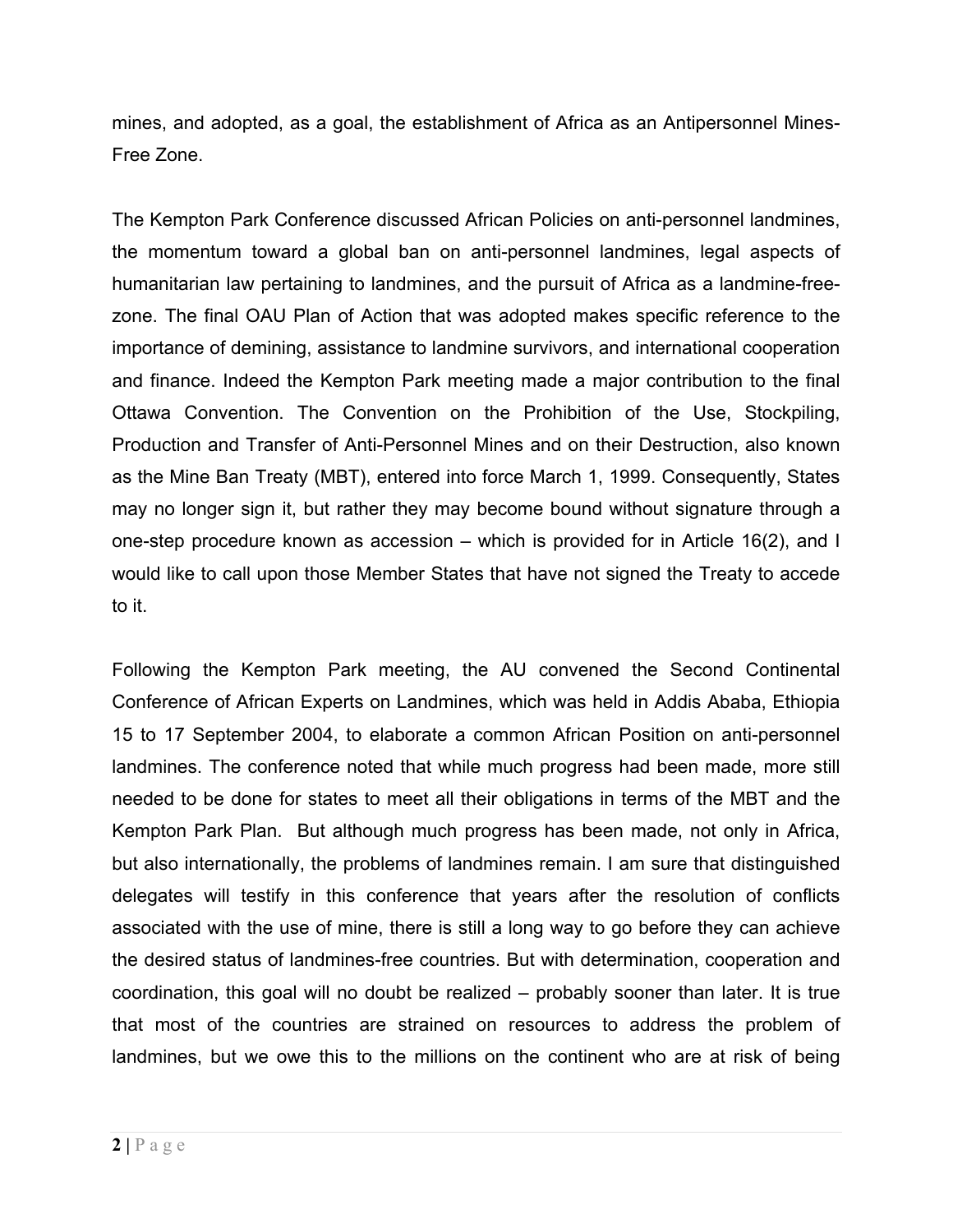maimed, who are left with almost no alternatives for survival because the lands that they would use to eke a livelihood have been rendered inaccessible by landmines.

Ladies and Gentlemen:

The AU has taken a leading role in conflict prevention and post conflict reconstruction on the continent – evidenced by the continental peace and security architecture – including the Peace and Security Council, the Continental Early Warning System, and the African Standby Force. You will also note that key documents on peace and security make explicit mention of the problem of landmines. The *Protocol Relating to the Establishment of the Peace and Security Council of the African Union*, clearly states that the problems caused by landmines constitute a serious impediment to Africa's social and economic development, and that they can only be resolved within the framework of increased and well coordinated continental cooperation. The *Solemn Declaration on the Common African Defence and Security Policy* lists landmines and unexploded ordinances as one of the threats that engender insecurity. The New Partnership for Africa's Development (NEPAD), the AU's economic development program, recognizes that the eradication of landmines is a necessary condition for sustainable growth and development. These basic AU policy documents in peace and security show how linked the problem of landmines is to not only the matters of security, but also to development.

Indeed, Africa's challenge is not the formulation of policies in the area of landmines, but rather, the main challenge facing us now is more on the implementation side. However, the Peace and Security Architecture of the AU provides a framework for addressing the problem of landmines and related issues. The Mine ban Treaty imposes on all of us certain obligations, regardless of our development status. We have already made a good start through the efforts to resolve conflicts – which then enables us to address the problem of landmines. As experience shows, the problem of landmines lingers much longer after the guns have fallen silent – especially for the victims.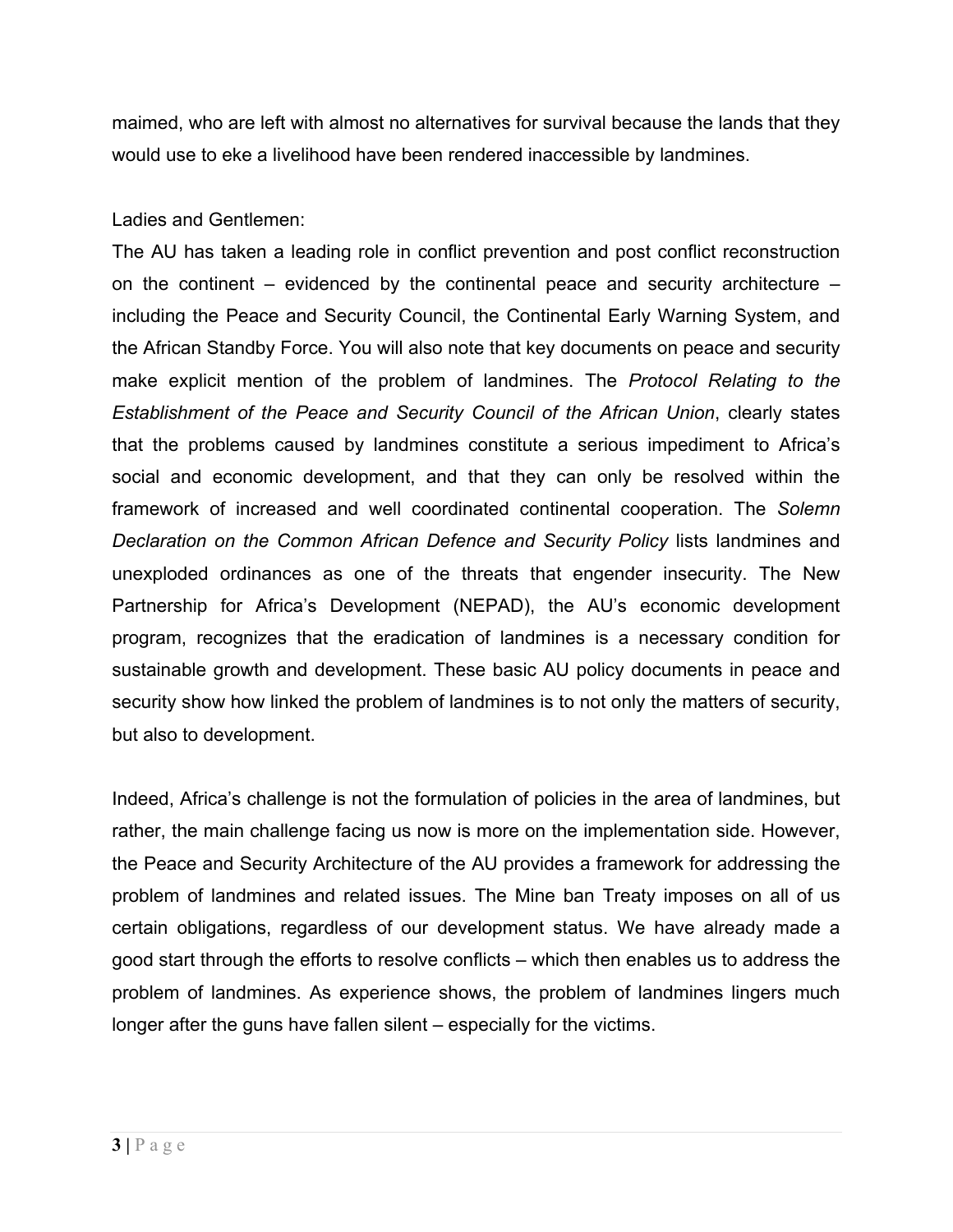A number of Member States affected by the problem of landmines have established demining offices/commissions/centers in order to coordinate mine action, and I believe the distinguished participants from such Member States will share their experiences and challenges during the coming days of deliberations here. I also hope that this forum will strengthen inter-African cooperation. Whereas some of the Regional Economic Communities have established Mine Action Committees, similar initiatives should be established in the other RECs and I would like to call upon the Member States this strategy with their respective RECs in order to ease cooperation and coordination.

I would also like to mention that the African Union is mindful of the important role civil society plays in mitigating the impact of landmines and other explosive remnants of war. Indeed the AU has been collaborating with civil society in the field of landmines, and the Plans of Action resulting from the First and Second Continental Conferences of African Experts on Landmines give civil society a role in mine clearance and in assisting landmine victims among others.

## Ladies and Gentlemen:

Africa is taking seriously its commitments under the Anti-Personnel Mine Ban Convention to curb the proliferation of landmines on the continent. Not only are African governments committed to banning the production and use of antipersonnel landmines on their soil and destroying all their stockpiles, they are also committed to continue providing mine-risk education and awareness creation, mine clearance, and assistance to victims of landmines.

However, this is not say that these processes are without challenges. They remain enormous, and we are well aware that we cannot do this alone. Lack of resources and institutional challenges have slowed the ability of the countries to effectively implement the MBT and the AU's Plan of Action. Thus, the AU continues to rely on support of the international community. Cooperation with all stakeholders remains a necessity if we are to meet our goals.